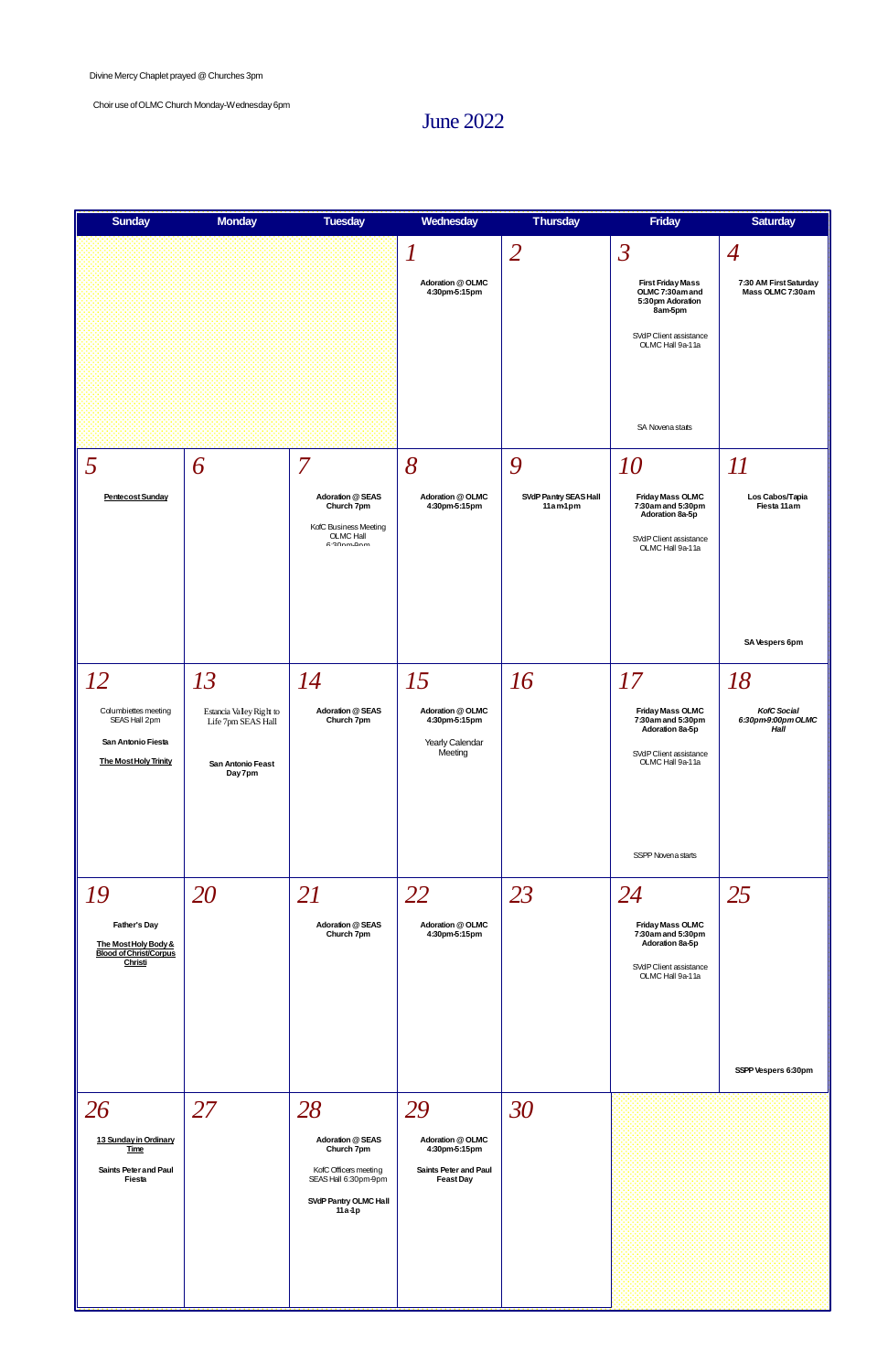July 2022



Divine Mercy Chaplet prayed @ Churches 3pm

Choir use ofOLMC Church Monday-Wednesday 6pm